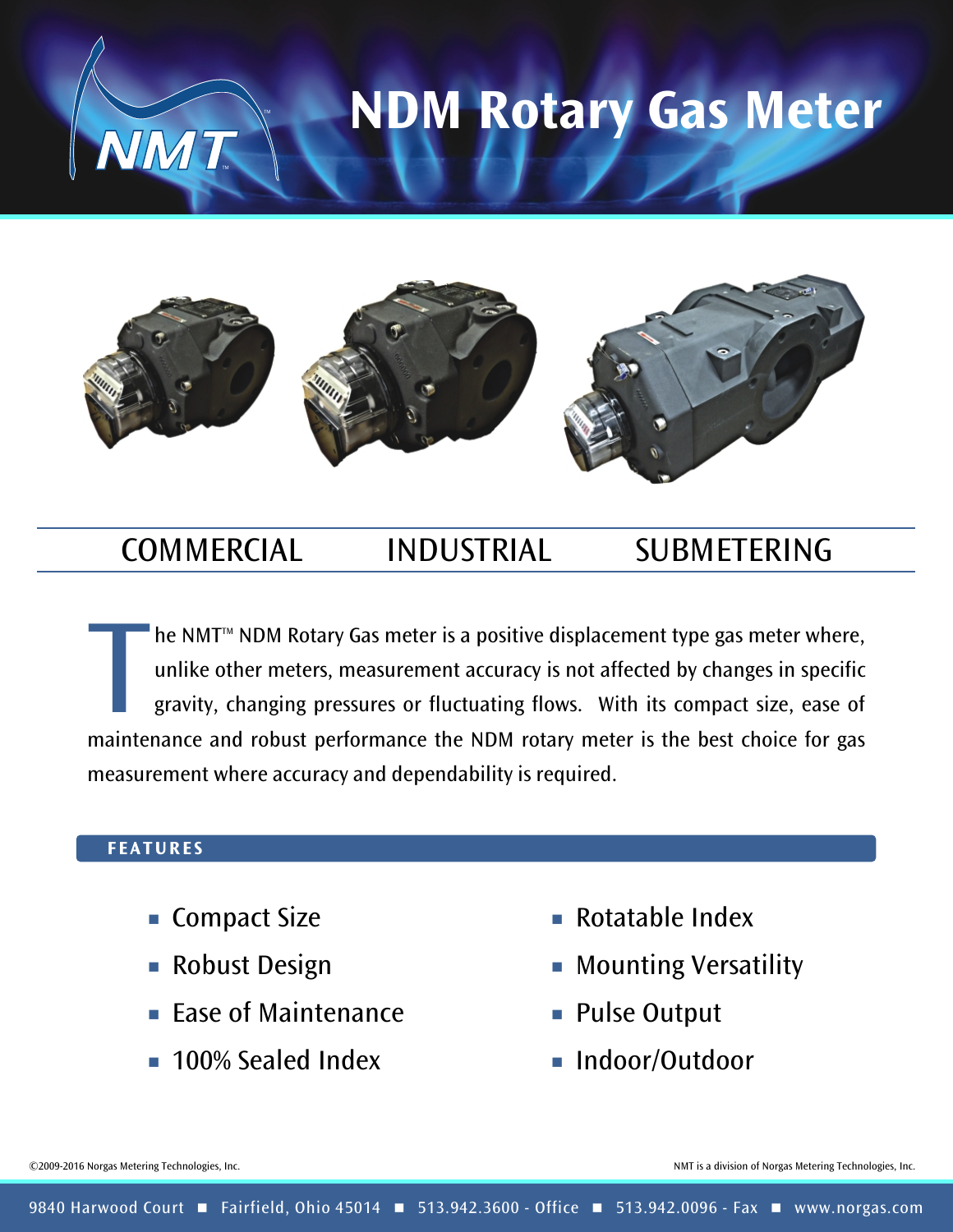# **DESIGN**

- Robust Rotor shape allows for more stressful pressurization.
- $\blacksquare$  Cartridge Measurement Mechanism Allows for ease of bearing change and flushout.
- $\blacksquare$  Twin Rotor Minimizes pulsation of gas flow (16M sizes & up).
- $\blacksquare$  Rotatable Index  $-$  Allows for many, flow applications.
- $\blacksquare$  One oil fill location Allows for tight installations.
- $\blacksquare$  ANSI 150 Flange  $-2$ " thru 6".
- $\blacksquare$  Meets EN12480 specifications in a cubic feet index.
- Meets ATEX specifications.

## INDEX

- $\blacksquare$  100% Sealed Index Outdoor capable.
- 8-Digit Readout FT3
- $\blacksquare$  Rotatable Allows for multi flow applications.
- 2-Pulse outputs plus anti-Tamper.
- ATEX Intrinsically Safe.
- UV resistant.

#### **STANDARDS**

| <b>EN12480</b> | $\blacksquare$ NMi  |
|----------------|---------------------|
| <b>1509951</b> | $\blacksquare$ ANSI |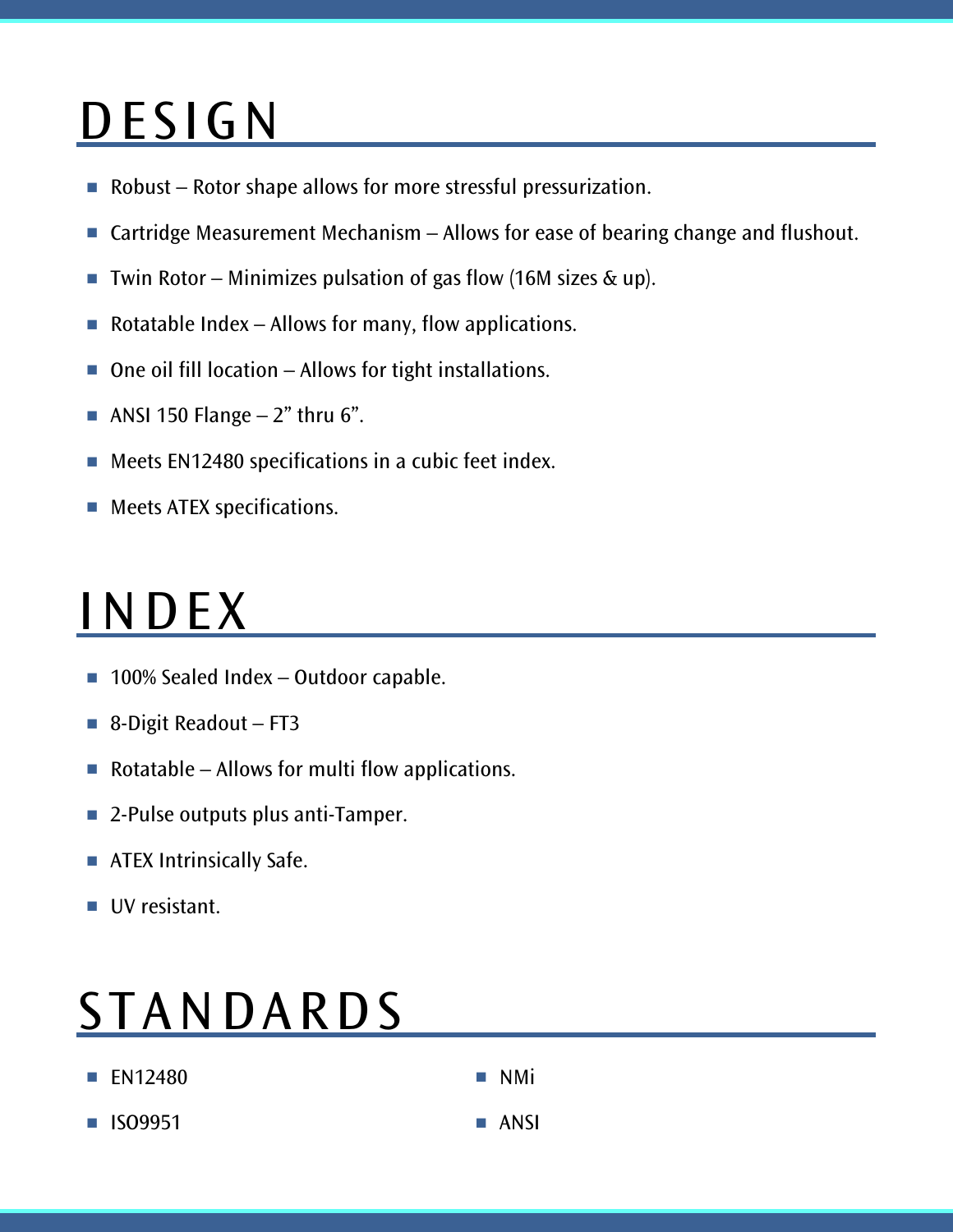#### **SPE C I F I CAT IONS**

| <b>SPECIFICATION</b>    | <b>UNITS</b> | 2M             | 3M              | <b>5M</b>      | 7M             | <b>11M</b> | <b>16M</b> | 23M        | <b>38M</b>     |
|-------------------------|--------------|----------------|-----------------|----------------|----------------|------------|------------|------------|----------------|
| <b>Base Qmax</b>        | <b>ACFH</b>  | 2000           | 3000            | 5000           | 7000           | 11000      | 16000      | 23000      | 38000          |
| Max. Operating Pressure | PSIG         |                | 290             |                |                |            |            |            |                |
| Temp Range              | F            |                | $-22$ F to 140F |                |                |            |            |            |                |
| <b>Turndown Ratio</b>   |              | 160:1          |                 |                |                |            |            |            |                |
| Over Range Capability   |              | 25%            |                 |                |                |            |            |            |                |
| Differential 100% Flow  | W.C.         | 0.81           | 0.81            | 0.89           | 1.10           | 1.58       | 1.82       | 1.82       | 2.04           |
| Nom Pipe size           | IN           | 2.0            | 2.0             | 3.0            | 3.0            | 4.0        | 4.0        | 6.0        | 6.0            |
| Flange to Flange Dim    | IN           | 6.75           | 6.75            | 6.75           | 9.5            | 9.5        | 9.5        | 9.5        | 9.5            |
| <b>Bolt Size</b>        | <b>UNC</b>   | $5/8 - 11$     | $5/8 - 11$      | $5/8 - 11$     | $5/8 - 11$     | $5/8 - 11$ | $5/8 - 11$ | $3/4 - 10$ | $3/4 - 10$     |
| ANSI Bolt Qty/Flange    |              | $\overline{4}$ | $\overline{4}$  | $\overline{4}$ | $\overline{4}$ | 8          | 8          | 8          | $8\phantom{1}$ |
| <b>Pulse Rate</b>       | <b>CF</b>    | 10             | 10 <sup>°</sup> | 10             | 10             | 100        | 100        | 100        | 100            |
| Net Weight              | <b>LB</b>    | 22             | 22              | 29             | 60             | 66         | 103        | 99         | 123            |

| <b>SIZE</b> | A(in) | B (in) | C (in) | D (in)          | E(in) | <b>Bolt Qty</b> | $F$ (mm) | H (in) | <b>Weight (lb)</b> |
|-------------|-------|--------|--------|-----------------|-------|-----------------|----------|--------|--------------------|
| 2M          | 3.35  | 6.75   | 7.48   | 2               | 4.75  | 4               | 5/8      | 6.89   | 22                 |
| 3M          | 3.35  | 6.75   | 7.48   | $\overline{2}$  | 4.75  | $\overline{4}$  | 5/8      | 6.89   | 22                 |
| 5M          | 4.06  | 6.75   | 8.74   | 3               | 6.0   | $\overline{4}$  | 5/8      | 7.25   | 29                 |
| 7M          | 4.02  | 9.5    | 9.49   | $\overline{3}$  | 6.0   | $\overline{4}$  | 5/8      | 10.18  | 60                 |
| 11M         | 5.16  | 9.5    | 16.5   | $\overline{4}$  | 7.5   | 8               | 5/8      | 10.13  | 66                 |
| <b>16M</b>  | 9.65  | 9.5    | 12.01  | $\overline{4}$  | 7.5   | 8               | 5/8      | 10.40  | 103                |
| 23M         | 9.65  | 9.5    | 12.01  | $6\phantom{.}6$ | 9.5   | 8               | 3/4      | 10.40  | 99                 |
| 38M         | 12.4  | 9.5    | 14.37  | $6\phantom{.}6$ | 9.5   | 8               | 3/4      | 10.27  | 123                |







**2M thru 1 1M 1 6M thru 3 8M**